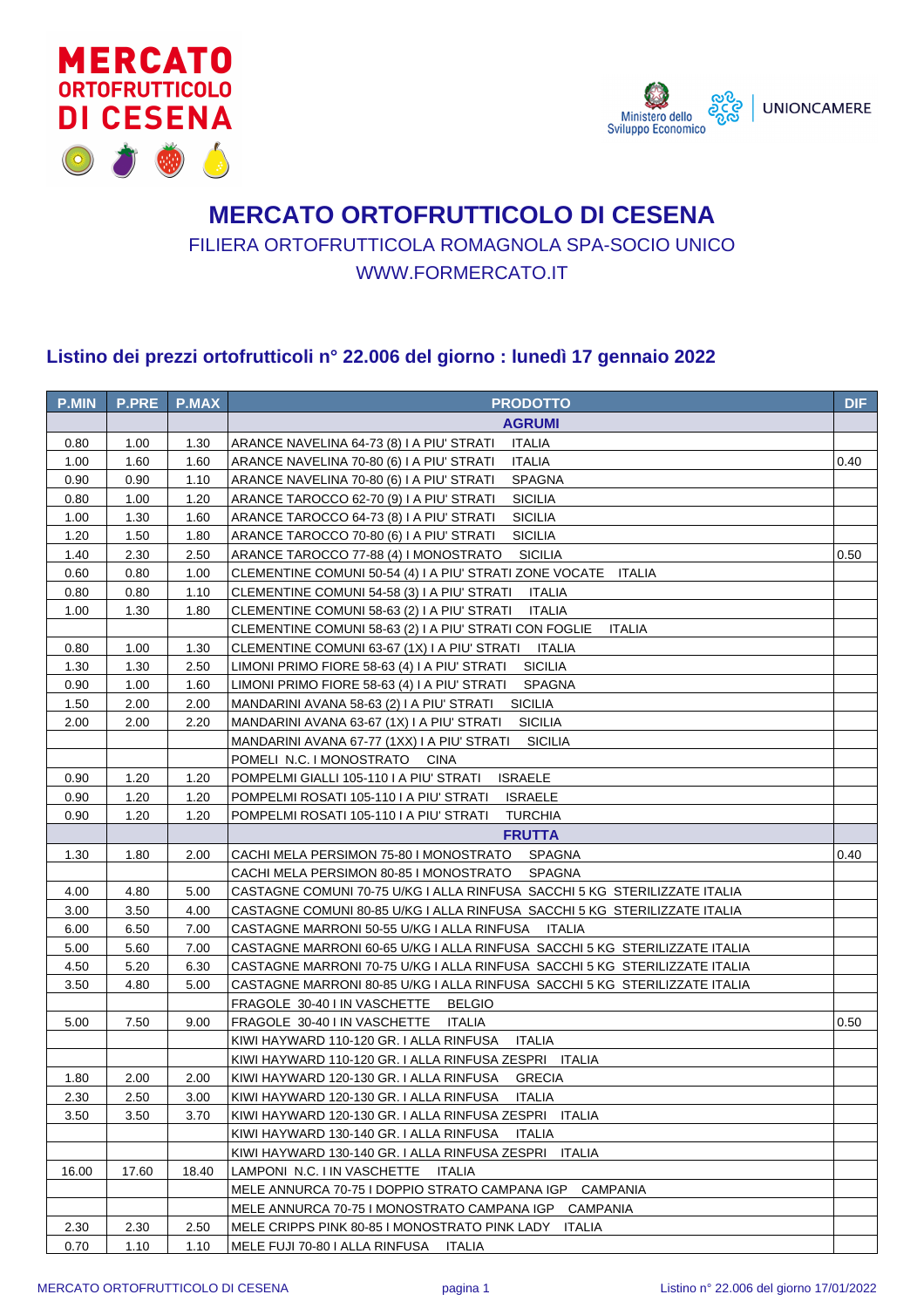| <b>P.MIN</b> | <b>P.PRE</b> | <b>P.MAX</b> | <b>PRODOTTO</b>                                                            | <b>DIF</b> |
|--------------|--------------|--------------|----------------------------------------------------------------------------|------------|
|              |              |              | MELE FUJI 80-85 I MONOSTRATO MARLENE A.A. IGP ALTO ADIGE                   |            |
| 1.60         | 1.60         | 2.00         | MELE FUJI 80-85 I MONOSTRATO MELA PIU' EMILIA ROMAGNA                      |            |
| 1.30         | 1.30         | 1.50         | MELE GOLDEN DELICIOUS 75-80 I MONOSTRATO MELINDA VAL DI NON DOP TRENTINO   |            |
|              |              |              | MELE GOLDEN DELICIOUS 80-85 I MONOSTRATO MARLENE A.A. IGP ALTO ADIGE       |            |
| 1.50         | 1.60         | 1.80         | MELE GOLDEN DELICIOUS 80-85 I MONOSTRATO MELINDA VAL DI NON DOP TRENTINO   | 0.10       |
| 1.40         | 1.50         | 1.60         | MELE GRANNY SMITH 80-85 I MONOSTRATO MARLENE A.A. IGP ALTO ADIGE           |            |
| 0.80         | 0.80         | 0.95         | MELE MORGENDUFT 80-90   ALLA RINFUSA ITALIA                                |            |
|              |              |              | MELE NICOTER 80-85 I MONOSTRATO KANZI ALTO ADIGE                           |            |
| 1.30         | 1.80         | 1.90         | MELE RENETTA DEL CANADA 80-85 I MONOSTRATO MELINDA VAL DI NON DOP TRENTINO |            |
|              |              |              | MELE SCILATE 80-85 I MONOSTRATO ENVY ALTO ADIGE                            |            |
| 1.20         | 1.30         | 1.40         | MELE STARK DELICIOUS 80-85 I MONOSTRATO MARLENE A.A. IGP ALTO ADIGE        |            |
| 1.40         | 1.60         | 2.50         | MELOGRANI 80-90 I MONOSTRATO ITALIA                                        |            |
|              |              |              | MELOGRANI 80-90 I MONOSTRATO TURCHIA                                       |            |
| 15.50        | 16.00        | 16.00        | MIRTILLI N.C. I IN VASCHETTE PERU'                                         |            |
|              |              |              | MORE DI ROVO N.C. I IN VASCHETTE ITALIA                                    |            |
| 2.00         | 2.20         | 2.20         | PERE ABATE FETEL 65-70 I MONOSTRATO 18 PZ. (30X50)<br>EMILIA ROMAGNA       |            |
| 2.40         | 2.50         | 2.50         | PERE ABATE FETEL 70-75 I MONOSTRATO 16 PZ. (30X50)<br>EMILIA ROMAGNA       |            |
| 2.60         | 3.20         | 3.80         | PERE ABATE FETEL 75-80 I MONOSTRATO 14 PZ. (30X50)<br>EMILIA ROMAGNA       | 0.20       |
|              |              |              | PERE CONFERENCE 70-80   ALLA RINFUSA OLANDA                                |            |
| 2.40         | 3.20         | 4.00         | PERE DECANA COMIZIO 80-85 I VERTICALE 12 PZ. (30X40)<br>EMILIA ROMAGNA     | 0.40       |
| 1.80         | 2.20         | 2.30         | PERE DECANA COMIZIO 80-90 I ALLA RINFUSA OLANDA                            |            |
| 2.00         | 2.50         | 3.00         | PERE KAISER 75-80 I MONOSTRATO 18 PZ. (30X50)<br>EMILIA ROMAGNA            | 0.30       |
| 2.20         | 2.80         | 3.50         | PERE KAISER 80-85 I MONOSTRATO 16 PZ. (30X50)<br>EMILIA ROMAGNA            | 0.30       |
| 2.20         | 2.50         | 2.80         | PERE MAX RED BARTLETT 75-80 I MONOSTRATO 18 PZ. (30X50) EMILIA ROMAGNA     |            |
| 1.80         | 2.00         | 2.00         | PERE WILLIAM 70-75 I MONOSTRATO 20 PZ. (30X50)<br>EMILIA ROMAGNA           |            |
| 2.20         | 2.30         | 2.80         | PERE WILLIAM 75-80 I MONOSTRATO 18 PZ. (30X50)<br>EMILIA ROMAGNA           |            |
| 14.50        | 17.60        | 18.00        | RIBES ROSSO N.C. I IN VASCHETTE ITALIA                                     |            |
| 3.00         | 3.00         | 3.50         | SPAGNA<br>UVA DA TAVOLA BIANCA ALEDO N.C. I MONOSTRATO                     |            |
|              |              |              | PERU'<br>UVA DA TAVOLA BIANCA TIMPSON N.C. I MONOSTRATO                    |            |
| 3.40         | 3.40         | 3.50         | UVA DA TAVOLA ROSATA RED GLOBE N.C. I MONOSTRATO PERU'                     |            |
|              |              |              | <b>ORTAGGI</b>                                                             |            |
|              |              |              | AGLI BIANCHI N.C. I IN TRECCE FRANCIA                                      |            |
| 3.80         | 4.00         | 6.00         | AGLI BIANCHI N.C. I IN TRECCE ITALIA                                       |            |
| 3.00         | 3.00         | 3.40         | AGLI BIANCHI N.C. I ALLA RINFUSA SPAGNA                                    |            |
|              |              |              | AGLI BIANCHI N.C. I TRE PEZZI<br>SPAGNA                                    |            |
|              |              |              | AGLI ROSA 60-80 I MONOSTRATO<br><b>FRANCIA</b>                             |            |
| 0.50         | 0.50         | 0.60         | BASILICO N.C. I IN MAZZI MAZZO ITALIA                                      |            |
|              |              |              | BATATE N.C. I ALLA RINFUSA ITALIA                                          |            |
| 1.20         | 1.50         | 2.20         | BIETOLE DA COSTA N.C. I A PIU' STRATI<br>ITALIA                            |            |
| 1.10         | 2.30         | 2.50         | BIETOLE DA FOGLIA (ERBETTE) N.C. I IN MAZZI A PIU' STRATI<br>ITALIA        |            |
|              |              |              | CARCIOFI CON SPINE 7.5-9 CM I A PIU' STRATI CAD. SARDEGNA                  |            |
| 0.60         | 0.80         | 1.00         | CARCIOFI ROMANESCO 9-11 CM I A PIU' STRATI CAD. ITALIA                     | 0.20       |
| 0.20         | 0.35         | 0.70         | CARCIOFI VIOLETTO SENZA SPINE 7.5-9 CM I A PIU' STRATI CAD. ITALIA         |            |
| 0.20         | 0.35         | 0.80         | CARCIOFI VIOLETTO TEMA 7.5-9 CM I A PIU' STRATI CAD. ITALIA                | -0.25      |
| 2.00         | 3.00         | 5.00         | CARDI N.C. I A PIU' STRATI IMBIANCATI EMILIA ROMAGNA                       |            |
| 1.60         | 2.00         | 2.50         | CARDI N.C. I A PIU' STRATI IMBIANCATI ITALIA                               |            |
| 0.60         | 0.90         | 0.90         | CAROTE N.C. I ALLA RINFUSA ITALIA                                          | 0.10       |
|              |              |              | CAROTE N.C. I IN MAZZI ITALIA                                              |            |
|              |              |              | CAROTE N.C. I VASSOI FILMATI ITALIA                                        |            |
| 1.00         | 1.20         | 1.50         | CAVOLFIORE BIANCO 6 PZ. (30X50) I MONOSTRATO<br>ITALIA                     | -0.30      |
| 1.00         | 1.50         | 2.20         | CAVOLFIORE ROMANESCO 6 PZ. (40X60) I MONOSTRATO<br>ITALIA                  |            |
| 1.50         | 1.50         | 2.00         | CAVOLI BROCCOLI N.C. I MONOSTRATO<br>PUGLIA                                |            |
|              |              |              | CAVOLI CAPPUCCI APPUNTITI 6 PZ. (30X50) I MONOSTRATO<br>ITALIA             |            |
| 0.50         | 0.60         | 0.80         | CAVOLI CAPPUCCI BIANCHI 6 PZ. (30X50) I MONOSTRATO<br>ITALIA               |            |
| 0.70         | 0.80         | 1.00         | CAVOLI VERZA 6 PZ. (30X50) I MONOSTRATO ITALIA                             |            |
| 1.50         | 1.50         | 1.80         | CETRIOLI 14-21 CM. I A PIU' STRATI ITALIA                                  | -0.30      |
|              |              |              | CICORIA CATALOGNA A PUNTARELLE N.C. I A PIU' STRATI<br>ITALIA              |            |
| 0.60         | 1.00         | 2.00         | CICORIA CATALOGNA N.C. I A PIU' STRATI ITALIA                              |            |
| 1.50         | 2.00         | 3.00         | CIME DI RAPA N.C. I IN MAZZI A PIU' STRATI ITALIA                          |            |
| 0.50         | 0.60         | 0.90         | CIPOLLE TONDE BIANCHE N.C. I ALLA RINFUSA SACCHI ITALIA                    |            |
| 0.45         | 0.60         | 0.80         | CIPOLLE TONDE DORATE 60-80 I ALLA RINFUSA SACCHI ITALIA                    |            |
| 0.50         | 0.60         | 1.00         | CIPOLLE TONDE ROSSE 60-80 I ALLA RINFUSA SACCHI ITALIA                     |            |
| 1.40         | 1.50         | 2.00         | CIPOLLOTTI BIANCHI N.C. I IN MAZZI<br>ITALIA                               |            |
| 2.20         | 3.50         | 6.00         | CIPOLLOTTI ROSSI DI TROPEA N.C. I IN MAZZI DI TROPEA IGP CALABRIA          |            |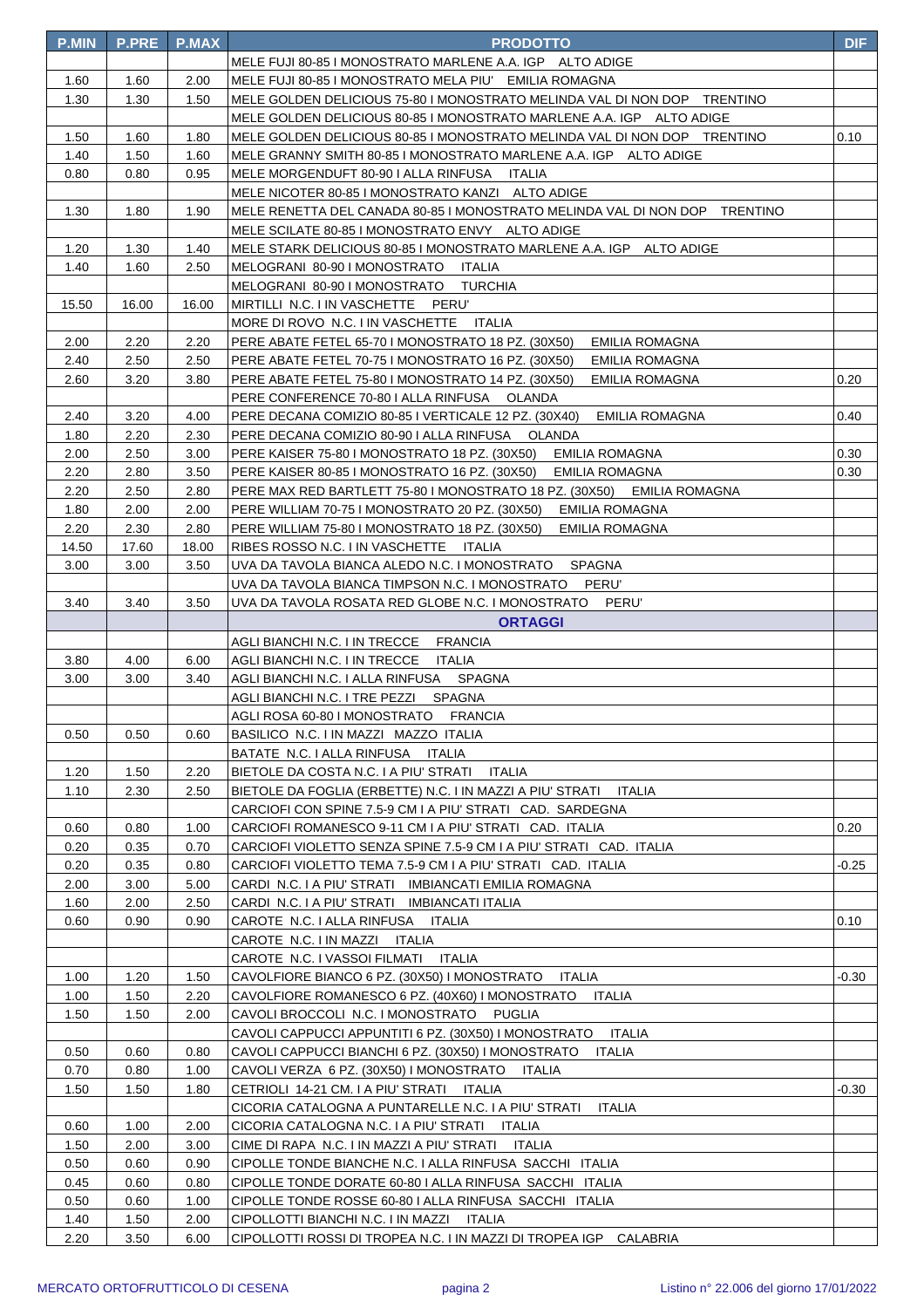| <b>P.MIN</b> | <b>P.PRE</b> | <b>P.MAX</b> | <b>PRODOTTO</b>                                                                                                                           | <b>DIF</b> |
|--------------|--------------|--------------|-------------------------------------------------------------------------------------------------------------------------------------------|------------|
| 3.80         | 6.50         | 7.30         | FAGIOLINI N.C. I ALLA RINFUSA RACCOLTI A MANO ITALIA                                                                                      | 1.50       |
| 3.00         | 3.50         | 3.50         | FAGIOLINI N.C. I ALLA RINFUSA<br>MAROCCO                                                                                                  |            |
| 3.50         | 3.50         | 3.80         | FAGIOLINI N.C. I ALLA RINFUSA SENEGAL                                                                                                     |            |
|              |              |              | FAGIOLINI PIATTI VERDI N.C. I ALLA RINFUSA MAROCCO                                                                                        |            |
|              |              |              | FINOCCHI 10 PZ. (30X50) EXTRA MONOSTRATO ITALIA                                                                                           |            |
| 2.00         | 2.50         | 3.00         | FINOCCHI 10 PZ. (30X50) I MONOSTRATO<br>ITALIA                                                                                            |            |
|              |              |              | FINOCCHI 10 PZ. (30X50) II MONOSTRATO<br>ITALIA                                                                                           |            |
| 0.45         | 0.50         | 0.50         | FIORI DI ZUCCA N.C. I CAD. ITALIA                                                                                                         |            |
| 3.40         | 3.50         | 3.60         | FUNGHI PLEUROTUS ERYINGII N.C. I DOPPIO STRATO ITALIA                                                                                     |            |
|              |              |              | FUNGHI PLEUROTUS OSTREATUS N.C. I DOPPIO STRATO ITALIA                                                                                    |            |
| 1.80         | 2.00         | 2.00         | FUNGHI PRATAIOLI BIANCHI 40-50 I MONOSTRATO ITALIA                                                                                        |            |
| 1.00         | 2.30         | 2.50         | INDIVIE RICCIA 6 PZ. (30X50) I MONOSTRATO ITALIA                                                                                          |            |
| 1.00         | 2.30         | 2.50         | INDIVIE SCAROLA 8 PZ. (30X50) I MONOSTRATO ITALIA                                                                                         |            |
| 1.30         | 1.60         | 1.80         | LATTUGHE CAPPUCCIO 6 PZ. (30X50) I MONOSTRATO ITALIA                                                                                      |            |
| 1.60         | 1.80         | 2.50         | LATTUGHE GENTILE 8 PZ. (30X50) I MONOSTRATO ITALIA                                                                                        |            |
| 1.80         | 1.80         | 2.50         | LATTUGHE ICEBERG 10 PZ. (40X60) I MONOSTRATO FILMATO<br><b>SPAGNA</b>                                                                     |            |
| 1.80         | 2.00         | 2.50         | LATTUGHE ROMANA 6 PZ. (30X50) I MONOSTRATO ITALIA                                                                                         |            |
|              |              |              | LATTUGHE ROMANA 8 PZ. (30X50) I DOPPIO STRATO<br><b>ITALIA</b>                                                                            |            |
| 1.20         | 2.00         | 2.10         | MELANZANE N.C. I MONOSTRATO ITALIA                                                                                                        | 0.20       |
|              |              |              | MELANZANE N.C. I A PIU' STRATI<br>SPAGNA                                                                                                  |            |
| 1.70         | 2.00         | 2.00         | MELANZANE CHIARE N.C. I MONOSTRATO ITALIA                                                                                                 |            |
| 1.80         | 2.00         | 2.40         | MELANZANE LUNGHE N.C. I A PIU' STRATI<br>ITALIA                                                                                           | -0.10      |
|              |              |              | MELONI GIALLI INVERNALI 1250-1600 GR. I MONOSTRATO<br><b>BRASILE</b>                                                                      |            |
| 0.60         | 0.60         | 0.80         | PATATE P. BIANCA 40-80   ALLA RINFUSA SACCHI ITALIA                                                                                       |            |
| 0.45         | 0.60         | 0.80         | PATATE P. GIALLA 40-80   ALLA RINFUSA CASSE ITALIA                                                                                        |            |
| 0.45         | 0.60         | 1.00         | PATATE P. GIALLA 40-80 I ALLA RINFUSA SACCHI ITALIA                                                                                       |            |
|              |              |              | PATATE P. GIALLA 40-80   ALLA RINFUSA SACCHI OLANDA                                                                                       |            |
| 0.60         | 0.60         | 1.00         | PATATE ROSSE 40-80   ALLA RINFUSA SACCHI ITALIA                                                                                           |            |
| 1.80         | 2.80         | 2.80         | PEPERONI LUNGHI GIALLI N.C. I MONOSTRATO<br><b>SICILIA</b>                                                                                | 0.80       |
| 2.00         | 2.80         | 2.80         | PEPERONI LUNGHI ROSSI N.C. I MONOSTRATO<br><b>SICILIA</b>                                                                                 | 0.80       |
| 1.20         | 1.70         | 1.90         | PEPERONI QUADRATI GIALLI GG (90-110) I ALLA RINFUSA<br>SPAGNA                                                                             | 0.10       |
| 1.20         | 1.70         | 1.90         | PEPERONI QUADRATI ROSSI GG (90-110) I ALLA RINFUSA<br>SPAGNA                                                                              | 0.10       |
|              |              |              | POMODORI CILIEGINI MEDI I A PIU' STRATI ITALIA                                                                                            |            |
| 3.00         | 3.10         | 3.50         | POMODORI CILIEGINI PICCOLI I A PIU' STRATI SICILIA                                                                                        |            |
| 2.20         | 3.40         | 3.80         | POMODORI COSTOLUTI TIPO MARINDA 57-67 I DOPPIO STRATO<br><b>SICILIA</b>                                                                   |            |
| 2.00         | 2.40         | 3.80         | POMODORI CUORE DI BUE VERDI 82-102 I MONOSTRATO<br>ITALIA                                                                                 | 0.20       |
| 2.40         | 4.00         | 4.00         | POMODORI DATTERINI N.C. I DOPPIO STRATO ITALIA                                                                                            | 0.40       |
| 2.00         | 3.00         | 3.50         | POMODORI TIPO PICCADILLY N.C. I A PIU' STRATI<br>ITALIA                                                                                   | 1.00       |
|              |              |              | POMODORI TONDI LISCI ROSSI 67-82 I DOPPIO STRATO<br>MAROCCO                                                                               |            |
| 1.50         | 2.30         | 3.00         | POMODORI TONDI LISCI ROSSI A GRAPPOLO 67-82 I DOPPIO STRATO<br><b>ITALIA</b>                                                              | 0.30       |
| 1.20         | 1.90         | 2.00         | POMODORI TONDI LISCI ROSSI A GRAPPOLO 67-82 I DOPPIO STRATO<br><b>SPAGNA</b>                                                              | -0.10      |
|              |              |              | POMODORI TONDO SARDO N.C. I ALLA RINFUSA ITALIA                                                                                           |            |
| 1.50         | 1.80         | 2.20         | PORRI 40-60 I ALLA RINFUSA<br>ITALIA                                                                                                      |            |
|              |              |              | PORRI 40-60 I ALLA RINFUSA<br><b>OLANDA</b>                                                                                               |            |
| 2.30         | 2.50         | 3.50         | PREZZEMOLI N.C. I IN MAZZI<br>ITALIA                                                                                                      |            |
| 2.00         | 3.00         | 4.00<br>2.50 | RADICCHIO CICORINO MISTO N.C. I ALLA RINFUSA<br>ITALIA<br>ITALIA                                                                          |            |
| 1.50         | 1.80         |              | RADICCHIO ROSSO LUNGO PRECOCE 12 PZ. (30X50) I MONOSTRATO                                                                                 |            |
|              |              |              | RADICCHIO ROSSO SEMILUNGO 18 PZ. (30X50) I MONOSTRATO<br>VENETO<br>RADICCHIO ROSSO SEMILUNGO 24 PZ. (30X50) I MONOSTRATO<br><b>VENETO</b> |            |
| 4.00         | 6.50         | 6.50         | RADICCHIO ROSSO TARDIVO N.C. I MONOSTRATO VENETO                                                                                          |            |
| 1.00         | 1.30         | 1.50         | RADICCHIO ROSSO TONDO 12 PZ. (30X50) I MONOSTRATO<br>ITALIA                                                                               |            |
| 1.50         | 2.50         | 3.50         | RADICCHIO VARIEGATO N.C. I MONOSTRATO<br>ITALIA                                                                                           |            |
| 0.25         | 0.35         | 0.60         | RAVANELLI TONDI ROSSI N.C. I 10 MAZZI MAZZO ITALIA                                                                                        |            |
|              |              |              | ROSMARINO N.C. I ALLA RINFUSA<br>ITALIA                                                                                                   |            |
| 0.18         | 0.30         | 3.00         | RUCOLA SELVATICA N.C. I ALLA RINFUSA<br>ITALIA                                                                                            |            |
|              |              |              | SALVIA N.C. I ALLA RINFUSA ITALIA                                                                                                         |            |
|              |              |              | SCALOGNO COMUNE N.C. I ALLA RINFUSA RETE FRANCIA                                                                                          |            |
| 0.60         | 0.80         | 0.90         | SEDANI DA COSTA VERDI MEDI I DOPPIO STRATO<br>ITALIA                                                                                      |            |
| 1.00         | 1.10         | 1.20         | SEDANI DA COSTA VERDI MEDI I MONOSTRATO<br>ITALIA                                                                                         |            |
| 2.50         | 3.20         | 3.50         | SPINACI RICCI N.C. I ALLA RINFUSA<br>ITALIA                                                                                               |            |
| 2.00         | 2.00         | 2.50         | TOPINAMBUR N.C. I ALLA RINFUSA<br><b>ITALIA</b>                                                                                           |            |
| 0.60         | 0.80         | 0.80         | ZUCCHE LUNGHE VIOLINA MEDIE I MONOSTRATO<br>ITALIA                                                                                        |            |
| 0.60         | 0.90         | 1.10         | ZUCCHE TONDE DELICA MEDIE I MONOSTRATO<br><b>ITALIA</b>                                                                                   |            |
| 2.50         | 3.10         | 3.50         | ZUCCHINE CHIARE LUNGHE 14-21 CM. I A PIU' STRATI ITALIA                                                                                   | 0.40       |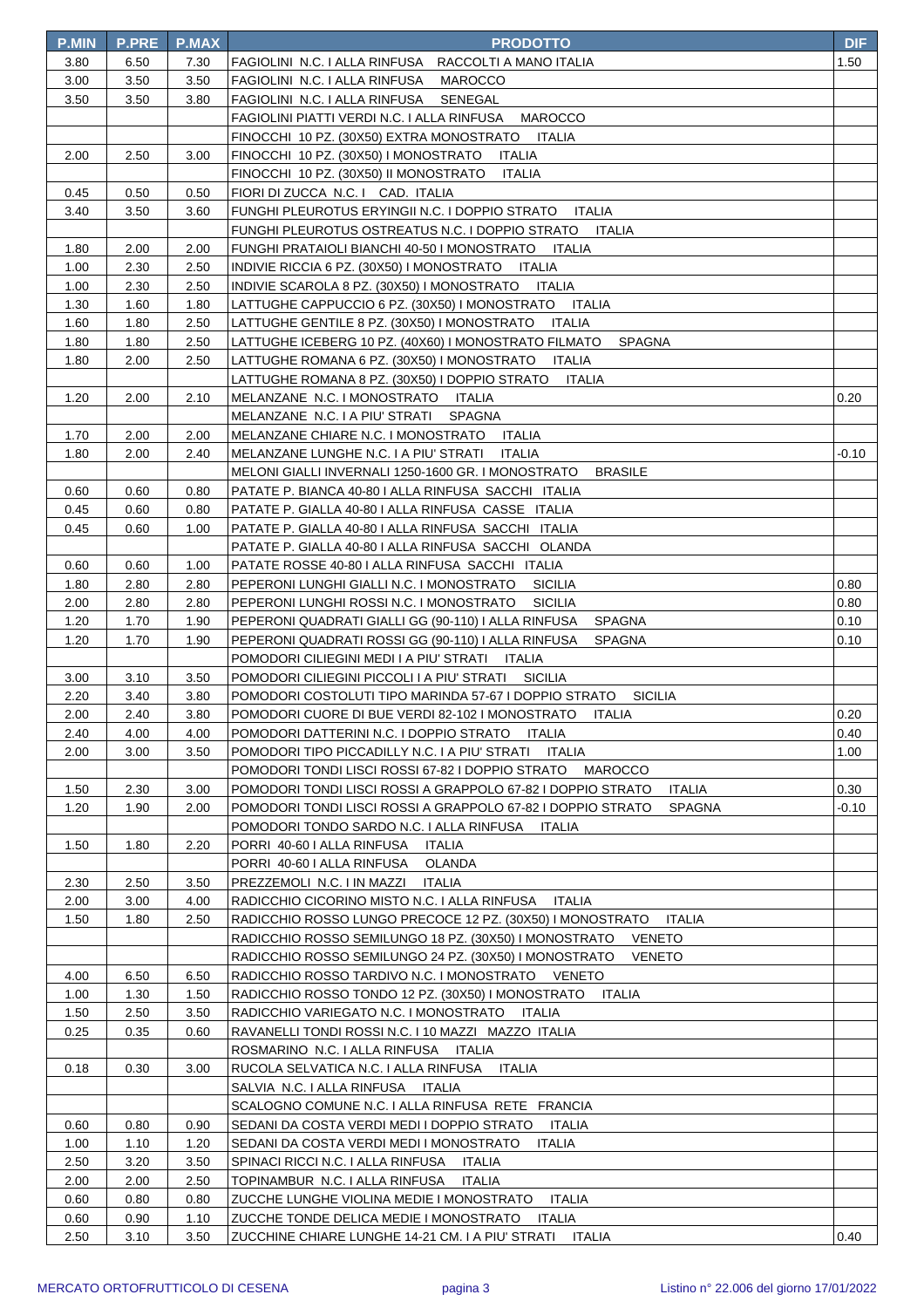| <b>P.MIN</b> | <b>P.PRE</b> | <b>P.MAX</b> | <b>PRODOTTO</b>                                                         | <b>DIF</b> |
|--------------|--------------|--------------|-------------------------------------------------------------------------|------------|
| 2.50         | 3.00         | 3.50         | ZUCCHINE SCURE LUNGHE 14-21 CM. I A PIU' STRATI<br>ITALIA               | 0.30       |
| 1.00         | 1.50         | 2.50         | <b>MAROCCO</b><br>ZUCCHINE SCURE LUNGHE 14-21 CM. I A PIU' STRATI       |            |
|              |              |              | ZUCCHINE SCURE LUNGHE 21-28 CM. I A PIU' STRATI<br>ITALIA               |            |
|              |              |              | ZUCCHINE SCURE LUNGHE 7-14 CM. I MONOSTRATO<br><b>ITALIA</b>            |            |
|              |              |              | ZUCCHINE SCURE LUNGHE 7-14 CM. I MONOSTRATO<br>LAZIO                    |            |
|              |              |              | <b>PRODOTTI ESOTICI</b>                                                 |            |
|              |              |              | ANANAS GOLD 6 PZ. (40X60) I MONOSTRATO MATURAZIONE IN PIANTA COSTA RICA |            |
| 0.90         | 0.90         | 1.10         | ANANAS GOLD 7 PZ. (40X60) I MONOSTRATO COSTA RICA                       |            |
| 3.50         | 3.50         | 3.80         | ANANAS GOLD 7 PZ. (40X60) I MONOSTRATO VIA AEREA REPUBBLICA DOMINICANA  |            |
| 3.40         | 3.50         | 3.70         | AVOCADO 306-365 (12) I MONOSTRATO ISRAELE                               |            |
| 3.50         | 4.50         | 4.50         | AVOCADO HASS 306-365 (12) I MONOSTRATO PERU'                            |            |
| 0.80         | 0.80         | 1.00         | BANANE CAVENDISH N.C. I A PIU' STRATI AMERICA CENTRALE                  |            |
| 1.15         | 1.15         | 1.30         | BANANE CAVENDISH N.C. I A PIU' STRATI CHIQUITA AMERICA CENTRALE         |            |
| 4.00         | 5.00         | 7.00         | FRUTTO DELLA PASSIONE N.C. I ALLA RINFUSA COLOMBIA                      |            |
|              |              |              | LIME 53-56 I A PIU' STRATI BRASILE                                      |            |
| 1.75         | 2.50         | 3.00         | MANGHI 8 PZ. (30X40) I MONOSTRATO BRASILE                               |            |
| 9.50         | 10.00        | 10.00        | MANGHI 8 PZ. (30X40) I MONOSTRATO VIA AEREA PERU'                       |            |
|              |              |              | PAPAIA 6 PZ. I MONOSTRATO BRASILE                                       |            |
| 3.50         | 4.60         | 4.60         | PAPAIA FORMOSA 3 PZ. I MONOSTRATO BRASILE                               |            |
|              |              |              | ZENZERO N.C. I ALLA RINFUSA BRASILE                                     |            |
|              |              |              | ZENZERO N.C. I ALLA RINFUSA<br><b>CINA</b>                              |            |
|              |              |              | <b>PRODOTTI SECCHI</b>                                                  |            |
|              |              |              | ALBICOCCHE SECCHE MEDIE I ALLA RINFUSA TURCHIA                          |            |
| 14.00        | 14.00        | 15.00        | ANACARDI 180-210 I ALLA RINFUSA BRASILE                                 |            |
| 13.00        | 13.00        | 14.00        | ANACARDI 180-210 I ALLA RINFUSA VIETNAM                                 |            |
|              |              |              | EGITTO<br>ARACHIDI 7-9 FANCY ALLA RINFUSA                               |            |
|              |              |              | ARACHIDI 7-9 EXTRA FANCY ALLA RINFUSA ISRAELE                           |            |
|              |              |              | ARACHIDI 9-11 FANCY ALLA RINFUSA EGITTO                                 |            |
|              |              |              | CECI SECCHI 8+ I ALLA RINFUSA MESSICO                                   |            |
|              |              |              | CECI SECCHI N.C. I ALLA RINFUSA ITALIA                                  |            |
|              |              |              | DATTERI DEGLET NOUR N.C. I IN VASCHETTE TUNISIA                         |            |
|              |              |              | DATTERI MEDJOUL GIANT (23+ GR.) I ALLA RINFUSA ISRAELE                  |            |
|              |              |              | DATTERI MEDJOUL LARGE (18-23 GR.) I ALLA RINFUSA ISRAELE                |            |
|              |              |              | DATTERI MEDJOUL SUPER GIANT (26+GR.) I ALLA RINFUSA ISRAELE             |            |
|              |              |              | FAGIOLI SECCHI BORLOTTI CRANBERRY N.C. I ALLA RINFUSA SACCHETTI CANADA  |            |
|              |              |              | FAGIOLI SECCHI BORLOTTI LAMON N.C. I ALLA RINFUSA SACCHETTI ITALIA      |            |
|              |              |              | FAGIOLI SECCHI CANNELLINI N.C. I ALLA RINFUSA SACCHETTI ARGENTINA       |            |
|              |              |              | FAVE SECCHE N.C. I ALLA RINFUSA SACCHETTI SGUSCIATE EGITTO              |            |
|              |              |              | FICHI SECCHI N.C. I ALLA RINFUSA GRECIA                                 |            |
|              |              |              | FICHI SECCHI DOTTATO N.C. I ALLA RINFUSA<br>ITALIA                      |            |
|              |              |              | LENTICCHIE SECCHE COMUNI MEDIE I ALLA RINFUSA CANADA                    |            |
| 9.00         | 9.00         | 9.50         | MANDORLE 20-22 U.S. I ALLA RINFUSA SGUSCIATE CALIFORNIA                 |            |
|              |              |              | MANDORLE 22-24 EXTRA I ALLA RINFUSA SGUSCIATE CALIFORNIA                |            |
|              |              |              | MANDORLE N.C. I ALLA RINFUSA PELATE CALIFORNIA                          |            |
|              |              |              | NOCCIOLE N.C. I ALLA RINFUSA<br><b>FRANCIA</b>                          |            |
|              |              |              | NOCCIOLE N.C. I ALLA RINFUSA<br><b>ITALIA</b>                           |            |
| 1.20         | 1.20         | 1.50         | NOCI DI COCCO 12 PZ. (40X60) I ALLA RINFUSA<br>COSTA D'AVORIO           |            |
|              |              |              | NOCI FRANQUETTE 28-30 I ALLA RINFUSA<br><b>FRANCIA</b>                  |            |
|              |              |              | NOCI FRANQUETTE 30-32 I ALLA RINFUSA<br><b>FRANCIA</b>                  |            |
| 3.80         | 4.00         | 4.00         | NOCI FRANQUETTE 32-34 I ALLA RINFUSA<br><b>FRANCIA</b>                  |            |
| 4.20         | 4.50         | 4.50         | NOCI FRANQUETTE 34-36 I ALLA RINFUSA<br><b>FRANCIA</b>                  |            |
| 5.00         | 5.50         | 6.30         | NOCI LARA 32-34 I ALLA RINFUSA<br>ITALIA                                |            |
| 6.00         | 7.00         | 7.80         | NOCI LARA 34-36 I ALLA RINFUSA<br>ITALIA                                |            |
|              |              |              | PINOLI CINESI N.C. I ALLA RINFUSA<br>CINA                               |            |
|              |              |              | PINOLI COMUNI N.C. I ALLA RINFUSA ITALIA                                |            |
|              |              |              | PINOLI COMUNI N.C. I ALLA RINFUSA MEDITERRANEO                          |            |
| 13.50        | 14.00        | 14.00        | PISTACCHI 18-20 I ALLA RINFUSA CALIFORNIA                               |            |
|              |              |              | PISTACCHI N.C. I ALLA RINFUSA SGUSCIATI CALIFORNIA                      |            |
|              |              |              | PISTACCHI N.C. I ALLA RINFUSA SGUSCIATI IRAN                            |            |
|              |              |              | PRUGNE SECCHE 20-30/LB I ALLA RINFUSA FRANCIA                           |            |
|              |              |              | PRUGNE SECCHE 30-40/LB I ALLA RINFUSA DENOCCIOLATE FRANCIA              |            |
|              |              |              | UVA SECCA SULTANINA MEDIA I ALLA RINFUSA     TURCHIA                    |            |